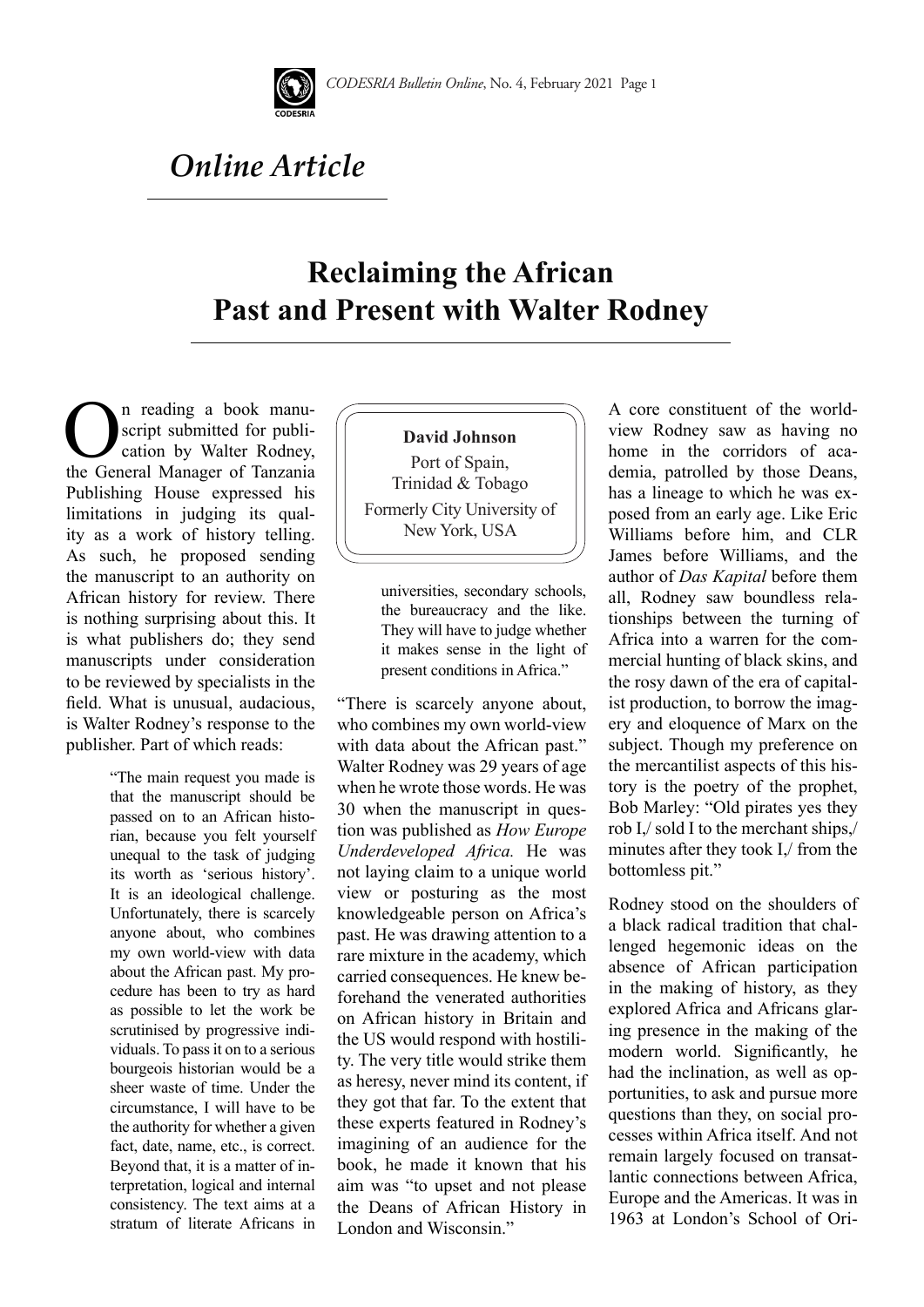ental and African Studies, SOAS, that he fully embarked on these pursuits.

Founded in 1916 to help prepare British officials in the arts of colonial administration, SOAS evolved in the second half of the twentieth century into a leading centre for the study of African history. On the other side of the Atlantic, major African Studies centres also emerged, at universities such as Wisconsin and Northwestern, as American power scrambled to understand and influence decolonisations in Africa. The founding fathers of these programmes, in which mothers, daughters and others were kept at bay, had their own creation myth, in which they became the founding fathers of the study of Africa, having secured their precincts from Black pioneers.

If Rodney further developed his world-view at SOAS, it was accomplished by navigating the interstices of an intellectual tradition that did not see capitalism as present in Europe's encounter with Africa. In fact, it is not apparent they saw capitalism present anywhere, at anytime.

*A History of the Upper Guinea Coast, 1545–1800,* the book produced from Rodney's PhD thesis of the same title, contains building blocks that go into the making of *How Europe Underdeveloped Africa* and other expositions by Rodney on the African past and present. Those who think Rodney's hostile reception from the Deans of African history in Britain and the US, began with *How Europe Underdeveloped Africa*, the book with an awful title and no footnotes. should look closer at their response to *A History of the Upper Guinea Coast* and other scholarship by Rodney on the European slave trade in Africa.

Before Walter Rodney, and that's a phrase which should always appear in any assessment of the study of the European slave trade in Africa, the dominant paradigm in the academy treated the European slave trade in Africa as just another form of commerce, directed by the invisible hand of the market. Africans and Europeans met in the marketplace and exchanged goods, with benefits accruing to each other in an equal trading relationship. A sampling of how this worked is offered by a proponent, and a SOAS founding father of the study of African history, John Fage. In an article published almost ten years after Rodney's death, in the journal, *Past and Present* (Nov., 1989, No. 125, p. 103), he had yet another swipe at his nemesis, for suggesting there was unequal exchange which engendered underdevelopment in Africa.

Fage writes:

The Africans might indeed be  $cheated - for example, being$ sold muskets which were not very good and which might burst when they were fired. But equally they could cheat the Europeans – for example, by passing off old, sick or mentally handicapped slaves as though they were in the pink of condition. The maxim *caveat emptor* worked both ways.

So, there we have it, Europeans sold Africans dodgy firearms and Africans sold Europeans dodgy human beings. What more balanced a trading relationship does Rodney require.

And it seems the practice of Africans cheating Europeans by offloading human cargo not fit for purpose, continued into Fage's African history kingdom. In the same article, he goes on to present Rodney as a dodgy West Indian historian, finding him driven by Black emotion and ideological affiliations. Quite unlike this Dean of African history, a white British middle class male, able to stand back from a history of empire in which he has no history, devoid of emotion and ideology, and clinically examine the reality of Africa, as he puts it.

For Rodney, the European slave trade created ruptures within African social formations, robbing large areas of its most able-bodied populations, eroding mercantile and manufacturing systems within Africa. In his analysis of contemporary African underdevelopment, he draws a connection from this era into the period of colonial rule. The processes he observed did not begin at the end of the nineteenth century with the Berlin Conference. Africa's internal dynamics at the level of economy and politics had already been compromised by the time the continent was partitioned into areas called Anglophone, Francophone, Lusophone, all the phoney phones, as Tajudeen Abdul Raheem, was fond of saying.

It is not an easy task for the younger generations before us in Africa to dwell on these legacies of slave trades, slavery, and imperialism, now sanitised as a cuddly toy named globalisation. I speak of a generation living with predatory and contemptuous ruling classes, that sit atop ever widening inequalities, and the accompanying immiseration of the lives of working people. Forget about glossy brochures in the City and Wall Street announcing a rapidly expanding African middle class, getting ready to consume their products.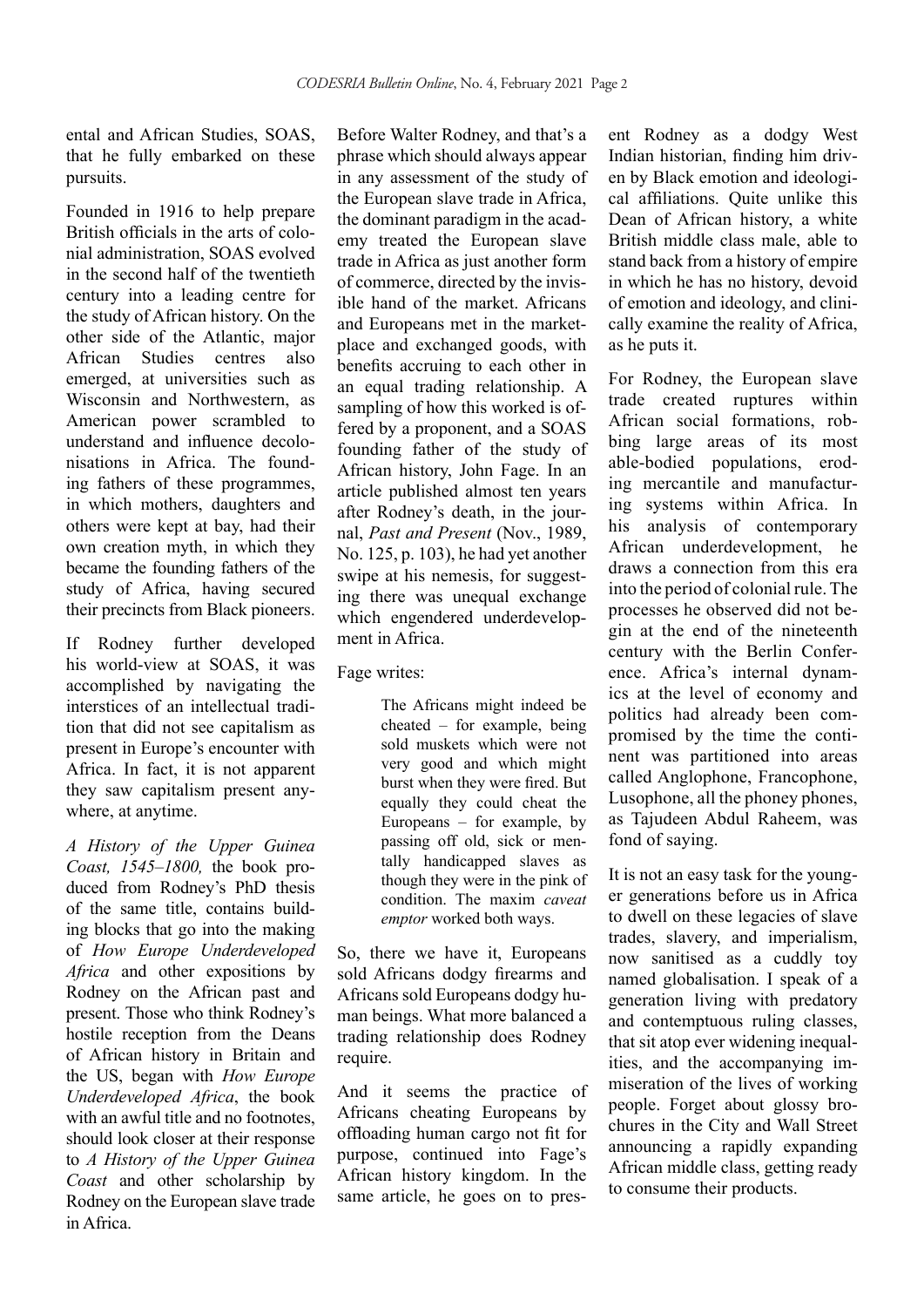I speak of a generation that has been gleeful about Covid border closures preventing political elites from travelling abroad for medical care, leaving behind non-existent or depleted health services. A generation that has travelled a new middle passage across deserts and Mediterranean waters, seeking escape to a Europe that awaits them with a nationalism grown malignant once more. A nationalism in which race and empire have long been at the heart of its constructs.

A generation, from Lagos to Harare, Kinshasha to Khartoum, Bamako to too many places, that has been shot at and killed by coercive agents as they begin to transcend fault lines of ethnicity, region, religion, and gender in the course of struggle. Struggles against the policies and manipulations of ravenous local ruling classes as Rodney described them.

Their exasperation with narratives on colonialism is understandable, but not one we should conflate with the founding fathers of African studies and too many of their sponsors and progenitors, who have tended to see colonialism as a modernising project, ruined by Africans who know not of good governance. Exasperation notwithstanding, there is no escaping the use of a rear-view mirror if analysis and action are to travel significant distances, into a future that brings alternatives and not rearrangements.

Walter Rodney had a profound grasp of Africa's integration into an international system of production in which the engines were kept outside the continent, from the sixteenth century into the early years of neoliberalism, the shorthand language we use to characterise a four-decade old multifaceted onslaught on the lives of working people around the globe.

His interests, however, did not end with these structural concerns. With Rodney, they generally ended where they began: with the lives of ordinary working people, how they sought to make their way in the world and how these structural arrangements impeded or assisted. Those interests led him to a penchant for social class analysis, now considered a throwback to a bygone age by many opinion makers, including some classified as progressives.

Frantz Fanon, who gifted us rare insights into the malleability of race in our time, provided important openings for Rodney's thinking on those who inherited office at independence in Africa. Often forgotten is how prescient was Fanon on the trajectory of the embryonic middle classes inheriting state power in Africa. They were barely entering office when he began anticipating tragedy down the road if they took command in the absence of grounding with the people, whose vitality and clamour for change gave substance to independence movements.

The mobilisations for political independence may have been all class affairs, but it was a particular class that held tightly to the reins of power when it came, reaping an inordinate share of social surpluses that filtered through the state. In too many instances there were feeding frenzies around the state, which became key to the consolidation and reproduction of a class with little basis in production, argued Rodney, in texts and speeches that are too little known. The pursuit of their interests, their self-aggrandisements, helped consign them to perpetuating relations of dependence in an untransformed colonial economy. Archie Mafeje, brilliant intellectual from South Africa and colleague of Walter in Dar es Salaam, once put it to me as: elites scrambling to eat the fruits of independence, then eating independence itself as the fruits dried up.

Walter Rodney always acknowledged he was a member of the class he critiqued in Africa and the Caribbean, the class that banned him from Jamaica and thought they would keep him out of his native Guyana by denying him employment. His education propelled him into their ranks, but he signed up early for Amilcar Cabral's class suicide brigade. The revolutionary leader of Guinea Bissau's independence movement theorised that while having a major contribution to make toward meaningful national liberation, the middle classes could only do so by resisting the interests on their class and finding common cause with the working people to decolonising Africa.

I knew a die-hard cynic on the potential of the postcolonial middle classes in Africa and the Caribbean to effect progressive change, who once quipped that when Cabral spoke of suicide, he had a gun at hand, as leader of an armed insurrection against Portuguese rule. And what he really meant was: you had better commit class suicide or I will commit murder.

There was no gun at Walter's head when in the preface of his 1966 SOAS doctoral thesis, he thanked the irredentist masses of the West Indies for his inspiration to study Africa, and, moreover, for the finances that made possible his education. All that he accomplished in the next fourteen years, from deconstructing the messages on Africa's past and present controlled by the Deans of African Studies, to grounding with wananchi, the people, wherever and whenever he